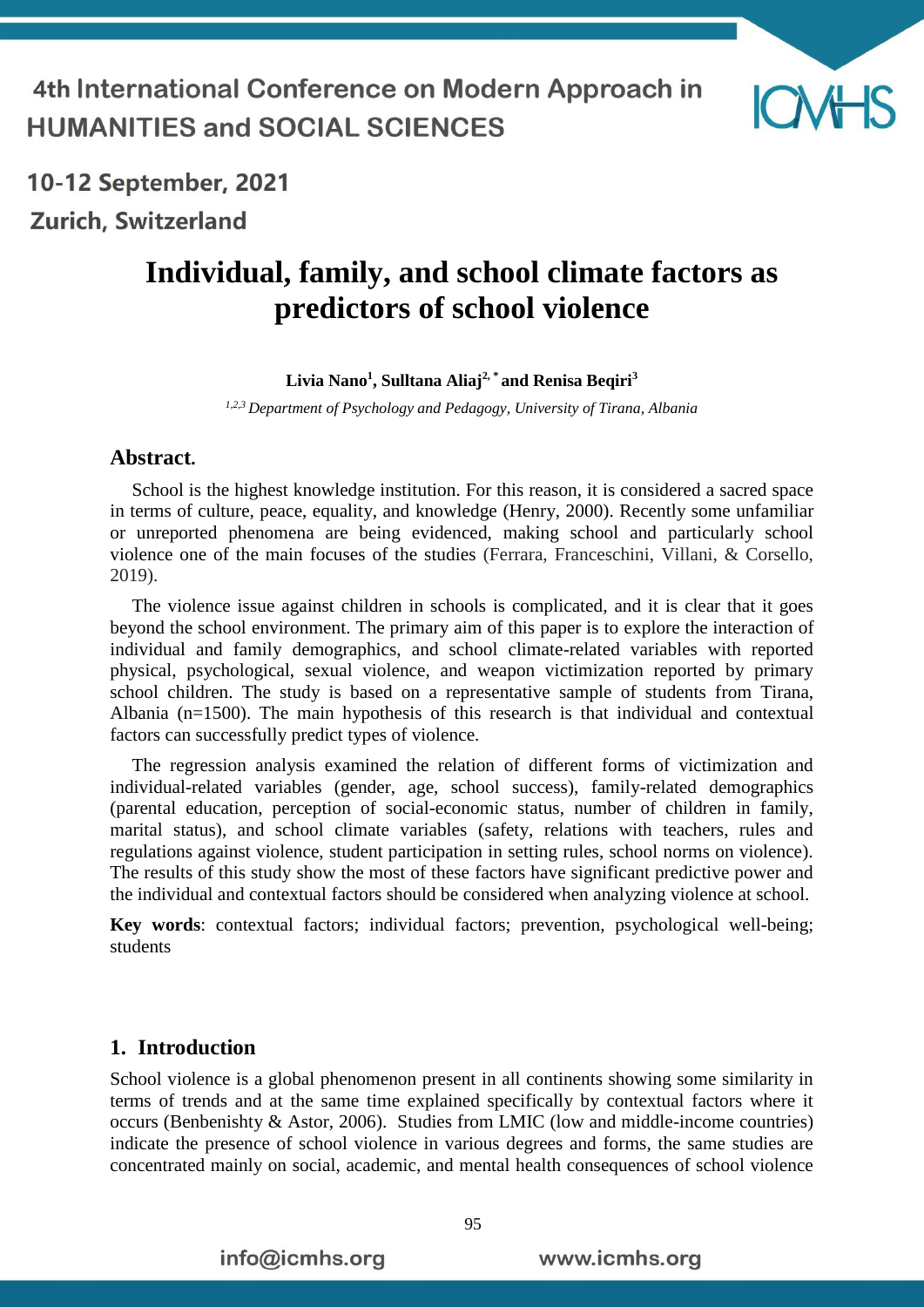

## **Zurich, Switzerland**

(Fleming, & Jacobsen, 2009). Studies in LMIC rarely focus on analyzing various settingrelated factors that might be associated with school violence. Addressing ecological or contextual related variables associated with school violence might be more feasible and affordable areas of intervention in LMIC's.

Several studies have explored school violence in Albania using various methodologies and measurements and no specific theoretical perspective.

Physical violence - The Child Abuse Albania Survey, 2006, with1,500 children, indicates that every second child at home and every third one at school, declares that the violence against is justified. In another study, participants considered that physical violence is more harmful than psychological violence (Tamo & Karaj, 2006) the same study identifies forms of violence that children report experiencing often at home/school are ear pulling (18.5 percent/38.9percent), pinching (15.9 percent/23.5 percent) and being smacked on the head (15.2 percent/26.3 percent). According to Save the Children (2007) forms of physical violence are reported for hair pulling, hitting to face or neck, hair or ear spasms, fist or swipe in various parts of the body and face, bites, kicks, strokes. Health Behavior of School-Age Children reported that about 35% of children have been injured at least once during the last year, in a way that needed medical intervention. Of these, 11% needed serious medical interventions, including hospitalization (Currie, Zanotti, Morgan, Currie, De Looze, Roberts C et al, 2012). According to Haarr (2013), the prevalence of physical abuse was 59 % for high school students. From a study of 2013 by the Ministry of Education and Sports "Violence against children at schools in Albania", the findings show that 12% of students experienced hand-armed or different objects; 8% of students have experienced ear pulling and bite. The latest study about bullying, in April 2017, reported that physical violence has a prevalence of 33% (Dragoti & Ismaili 2017)

Psychological violence - is manifested through insults, screams, low-grade assessments, child placement after school, isolation, and obliging or forcing to stand in uncomfortable or humiliating positions. Types of verbal offenses reported by children varied between the children who live in a city, the village, and those belonging to minority groups. (Save the Children, 2007). BECAN study in Albania reports that 69% of 3,328 interviewed schoolchildren have experienced various forms of psychological violence. Other forms of psychological neglect were reported as following: neglect 26% (Hazizaj, Çoku, Cenko & Haxhiymeri, 2013), 41% experienced being shouted at, 22% being threatened and 16% being offended (Haarr, 2013). Dragoti and Ismaili (2017) report that 45% of the students reported experiencing psychological bullying.

Sexual abuse - Pilika, Faviko & Shehi (2004) reported that 13% of students experienced sexual abuse during the past year, half of them reported being abused by other students, 22.5% by teachers, and 28% by persons entering the schoolyard and its premises.

#### **1.1 Ecological-Contextual Model**

Brofenbrenner's model (1979) of ecological perspective offers an appropriate framework to explore how various individual, family, and school-related variables interact with reported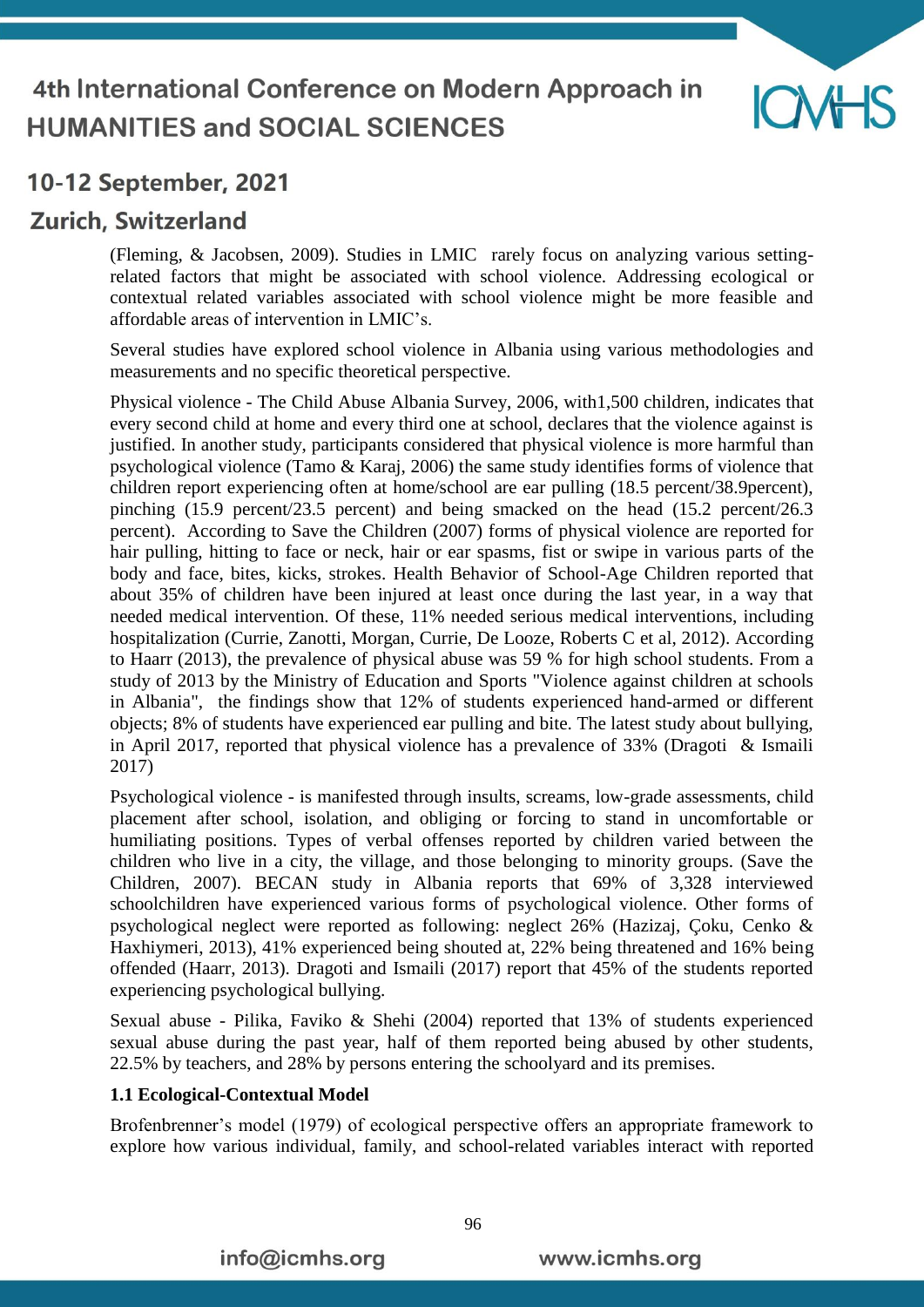

## **Zurich, Switzerland**

school violence. The model considers that an individual is embedded in several social contexts and enables to explore how different contexts impact the observed behavior.

According to the model, the individual develops within a context of "nested ecological structures" such that the immediate environment the child perceives is embedded within a larger environment such as the home or the classroom, which in turn is embedded within yet a larger environment such as the neighborhood or the school. The contexts within this hierarchy are interrelated. The child progressively accommodates the contexts within which he or she develops. The activities, roles, and interpersonal relations within contexts play important role in human development (Schonfeld, 2006).

In terms of research in the field of school violence, it is important to explore how various nested ecological structures impact reported school violence from students (Kassabri, Benbenishty, Astor & Zeira, 2004). The context of school has an important connection in the development and manifestation of aggression and violence (Steffgen, Georges, Sophie Recchia, and Wolfgang Viechtbauer, 2013).

Analyzing and understanding school violence and victimization from an ecological model, is important especially in Albania where recourses are scarce in terms of research, prevention, and intervention. Example understanding and addressing specific school climate variables associated with school violence might be more efficient and doable rather than focusing on individual or group interventions for violent schoolchildren

#### **1.1.1.The variables related to school violence**

**Age** - Longitudinal studies have found that victimization declines from primary to secondary school (Pellegrini & Long, 2002;). In general, other studies at a national level are consistent with findings that students with younger age report higher victimization compared to older students (Benbenishty, Zeira, & Astor, 2000; Pepler et al., 2006; Chen&Avi Astor, 2009; Owens, Daly,&Slee, 2005; Benbenishty& Astor, 2005). On the other hand, a previous study exploring bullying in Albanian schools has not shown a clear difference between age and grade levels (Dragoti, 2017).

**Gender** –Studies show that girls show higher usage and victimization of indirect aggression compared to boys who tend to use and victimized more with direct means of aggression (Lagerspetz, Björkqvist, & Peltonen, 1988; Card, Stucky, Sawalani, & Little, 2008; Rose, & Rudolph, 2006; Jenkins & Demaray, 2015). In terms of victimization through weapons, boys reported higher levels compared to girls (Tokunaga, 2010). In terms of sexual victimization, there is an expectancy that is primarily directed toward the girls (Fineran& Bennett, 1998). However, findings show that, in some cases, boys report higher levels of sexual victimization (Zeira, Astor, & Benbenishty, 2002; Lee et al., 1996; Attar-Schwartz, 2009). In this study, we predict that boys will report higher levels of physical victimization compared to girls who would report higher levels of psychological violence.

**School success** – School violence and usage environment handicap the school system to achieve the main aim of its existence which is learning and academic achievement. Students that reported higher levels of victimization reported lower school success (Sanders&Phye, 2004; Burdick-Will, 2013; Iyer, V., Kochenderfer-Ladd, Eisenberg, & Thompson, 2010;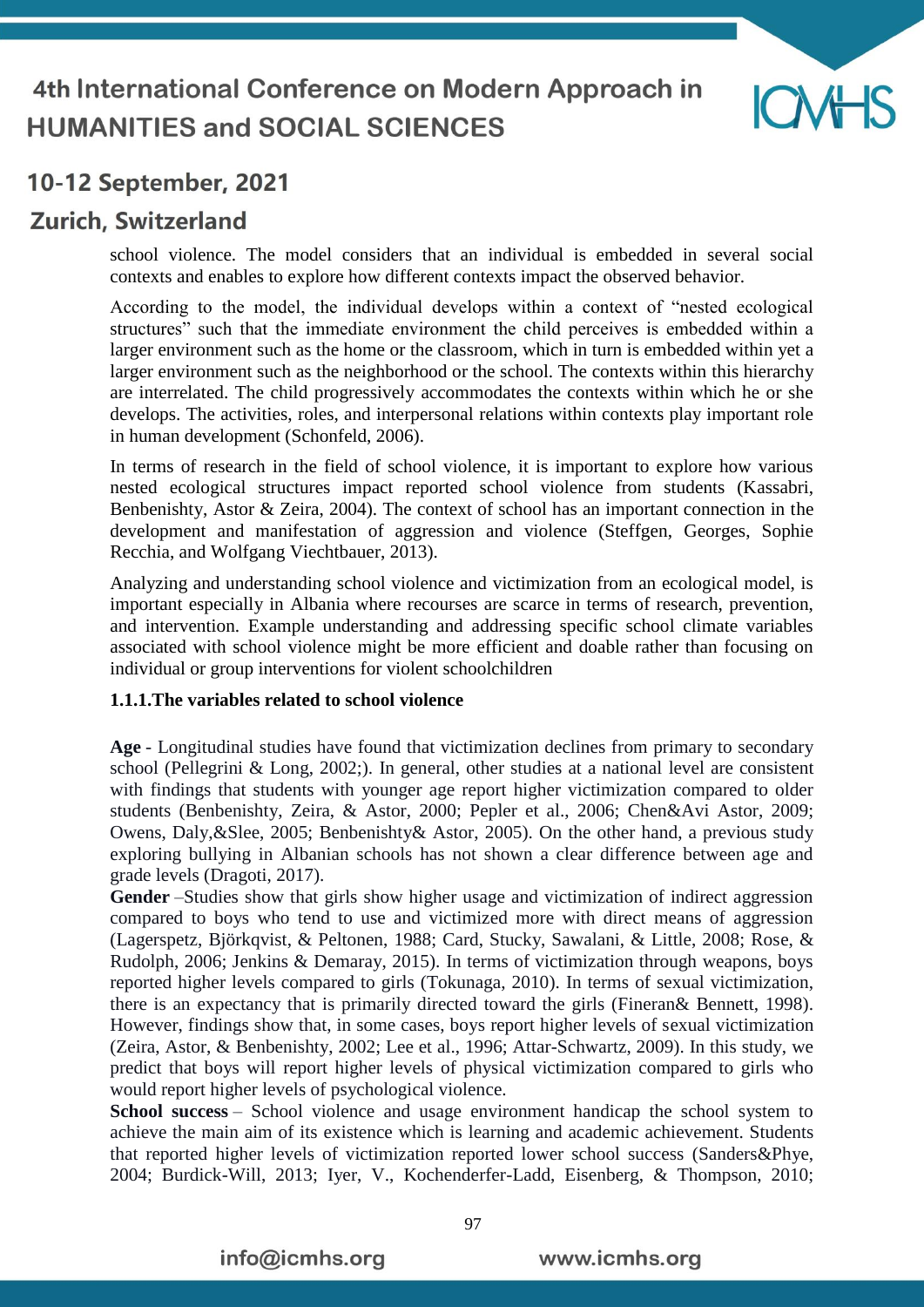

## **Zurich, Switzerland**

Nakamoto & Schwartz, 2010). Feeling of safety in school and community and exposure to violence appeared to be predicting the school outcomes of students (Bowen & Bowen,1999; Henrich et al2016). A study comparing the multi-victims compared had lower academic performance than non-victims. The same study concludes that exposure to school violence has a hindering effect on development and overwhelm coping and protective factors that can lead to lower academic performance. In terms of specific types of victimization in a longitudinal study found that psychological violence in form of peer exclusion and chronic peer abuse were associated with lower classroom participation and school achievement (Buhs, Ladd, & Herald, 2006). In terms of sexual victimization, it was reported that it impacts negatively to a greater degree compared to bullying student involvement and school outcomes (Gruber &Fineran, 2016).

#### **2. Methods**

#### **2.1 Research design**

To study the phenomenon of violence in school and the impact of individual and contextual factors is the use of quantitative methods. Quantitative methodology is an objective and standardized measurement, through which questionnaires; surveys accumulate data to answer research questions and hypotheses.

This study has used a quantitative study to collect data to identify the problem. Considering that the monster is relatively large, at about 1500 students, it is found reasonable that for data collection the best method is the quantitative one because it holds a large amount of data in the shortest time possible. This method is considered appropriate for this study that has a large sample from a relatively large distributed population in a large rural and urban geographic area, as are generally distributed 9-year schools in the Tirana district.

#### **2.2 Sampling Procedures**

To select the sample of this study, two-step sampling methods were used. The first step is the selection of schools followed by the selection of classrooms within schools. We selected 13 schools randomly from a total of 50 public schools in 11 municipalities of the capital city of Tirana. We selected two schools only for one municipality that has a higher density of population compared to other municipalities. We selected randomly one class for each school grade from 6 to 9 in each school.

#### **2.3 Sample**

The sample used to accomplish the goals of the study are lower middle school students. The sample size is in the 6th, 7th, 8th and 9th grades. The sample number of samples was 1500 students, but the number used to do the analysis of the data and to produce results is 1,300 students. The following table shows statistics of the participants in the representative sample referring to the demographic variables analyzed in this study.

| -<br>$\tilde{\phantom{a}}$ |      |                          |                           |
|----------------------------|------|--------------------------|---------------------------|
|                            |      | $\overline{\phantom{a}}$ | $\%$                      |
| Gender                     | Girl | $\sim$<br>070            | $\sim$<br>$\cup$ $\sqcup$ |
|                            | Boy  | -^<br>024                | $\sqrt{2}$<br>40          |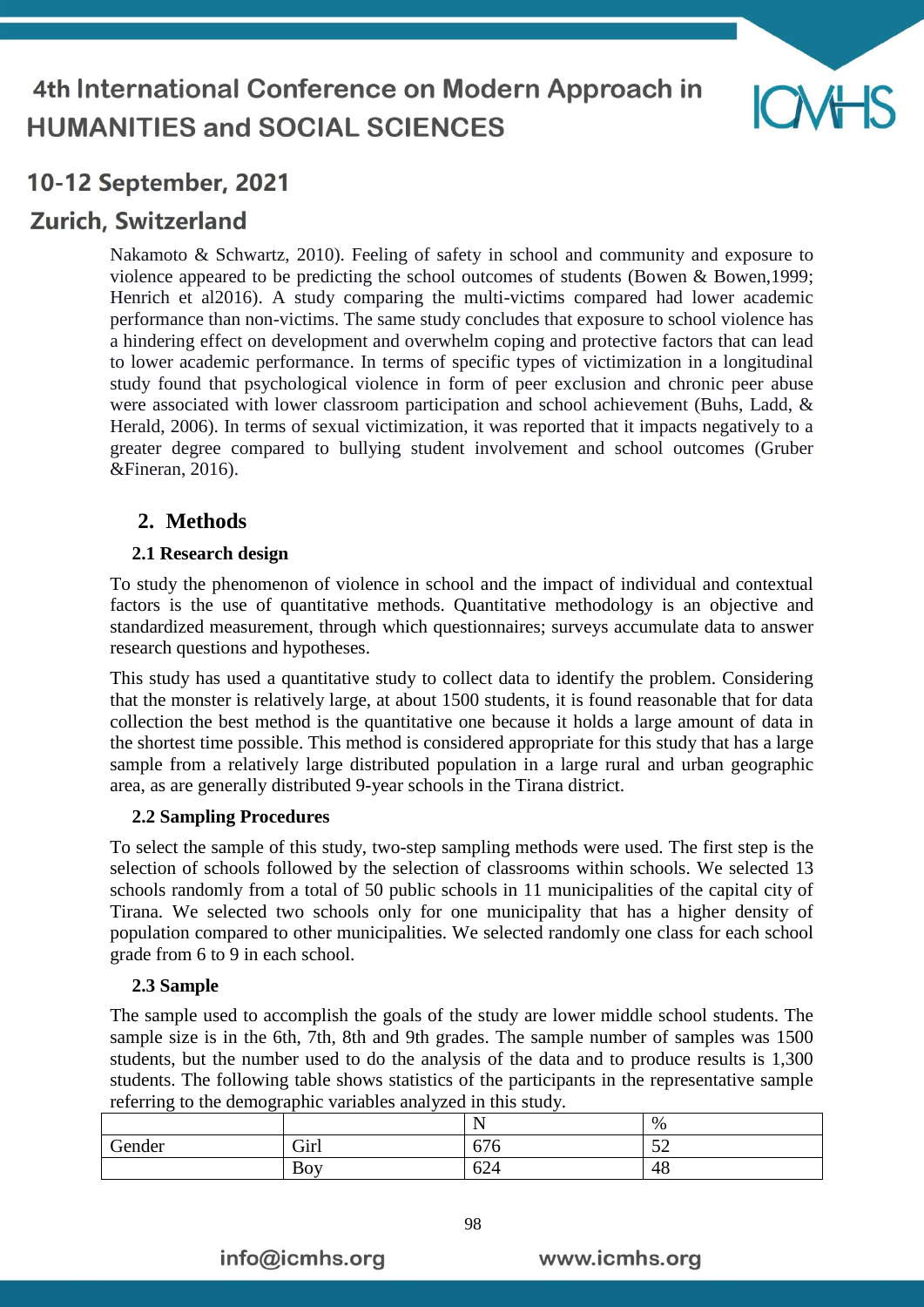

## 10-12 September, 2021

## Zurich, Switzerland

| Grade         | <b>Six</b>    | 315 | 24.2 |
|---------------|---------------|-----|------|
|               | Seven         | 317 | 24.4 |
|               | Eight         | 329 | 25.4 |
|               | Nine          | 339 | 26.1 |
| Academic      | Poor          | 18  | 1.4  |
| achievement   |               |     |      |
|               | Enough        | 98  | 7.5  |
|               | Good          | 437 | 33.6 |
|               | Very good     | 558 | 42.9 |
|               | Excellent     | 189 | 14.5 |
| Economic      | Under average | 190 | 14.6 |
| <b>Status</b> |               |     |      |
|               | Average       | 909 | 69.9 |
|               | Over average  | 201 | 15.5 |

|                      |                                                         | $\mathbf N$ | $\%$ |
|----------------------|---------------------------------------------------------|-------------|------|
| Education<br>Mother  | Low                                                     | 986         | 75.9 |
|                      | High                                                    | 312         | 24   |
| Education<br>Father  | Low                                                     | 858         | 66   |
|                      | High                                                    | 428         | 32.9 |
| Mother<br>employment | Unemployed                                              | 488         | 37.5 |
|                      | Employed                                                | 812         | 62.5 |
| Father<br>Employmet  | Unemployed                                              | 407         | 31.6 |
|                      | Employed                                                | 880         | 68.4 |
| Family members       | Only parents and<br>children                            | 741         | 57%  |
|                      | Parents, children,<br>grandmother<br>and<br>grandfather | 466         | 35.8 |
|                      | Parents, children,<br>uncles and aunties                | 70          | 5.4  |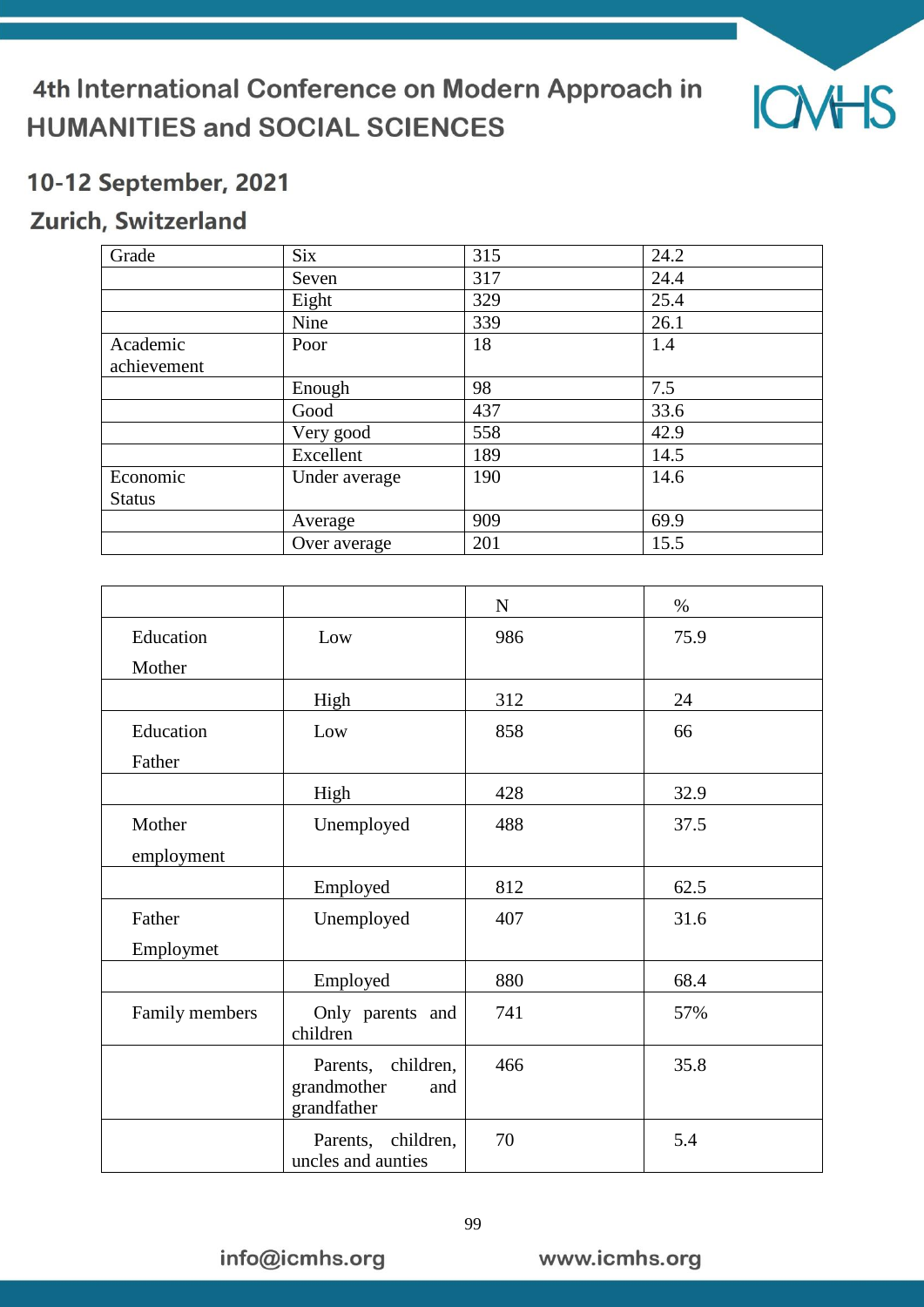

## 10-12 September, 2021

## **Zurich, Switzerland**

|  | __ |  |
|--|----|--|
|--|----|--|

#### **2.4 Data collection**

Quantitative methods were used to collect the data. There is used a self-reported instrument was applied from 6<sup>th</sup> to 9<sup>th</sup> grade

The current study is focused on  $6<sup>th</sup>$ ,  $7<sup>th</sup>$ ,  $8<sup>th</sup>$  and  $9<sup>th</sup>$  grade students in 13 military public schools in the Tirana district. In each school, was randomly selected a classroom for each grade, and each school for each Tirana administrative unit. First, it was realized the pilot phase, to see the validity and credibility of the questionnaire. Also, Parent/guardian consent was obtained for all participants. In most cases, the administration of the questionnaire lasted about one lesson (45 minutes).

#### **2.5. Instruments**

The California School Climate and Safety Survey (CSCSS) is a self-reported questionnaire designed to measure the overall school climate and personal safety experiences. CSCSS was developed by M.J. Furlong, R. Morrison, and S. Boles in 1991. The instrument analyzes individual and contextual factors, it is thought of as a proper choice to answer research questions and hypotheses. The original CSCSS consists of 102 items with questions that include demographics, climate cluster perceptions, security, social support, violence, and the hostile index. In 2013, a CSCSS-PM (Progress Monitor) was developed, a shorter version that can be used by schools more than once a year.

Articles at the school-based risk session are designed to measure students' perceptions about the frequency of dangerous activities occurring at school. According to Likert's five-point scale, starting from `` not at all `` to `` much ", students are asked to explain how often they observe dangerous activities in their school. The instrument consists of the following dimensions:

*Safety at school:* This subscale included four items. Examples: "I feel save and protected in school" or " My school is a safe place".

*Relations with teachers*: This subscale included 10 items about the relationship between teachers and students. Examples: "Teachers make a good job to protect students from problematic people", "My teachers respect me".

*Rules and regulations against violence*: This subscale included six items. Examples: "The rules are clear in my school." or "My school has clear rules against sexual victimization".

*Student participation in setting rules:* This subscale included two items. Examples: "In my school, the staff doesn't consider the representatives of students" and "In my school, the students are part of decisions making and rules".

*School on norms on violence:*

Norms for Aggression are based on measures suggested by Jackson (1966) and Sasaki (1979) for assessing normative support in settings for certain behaviors. Scores were recorded as follows: 1 = disapproval (of aggression or alternatives)  $2$  = neutral 3 = approval (of aggression or alternatives). This subscale measures the violent behavior that may occur in

info@icmhs.org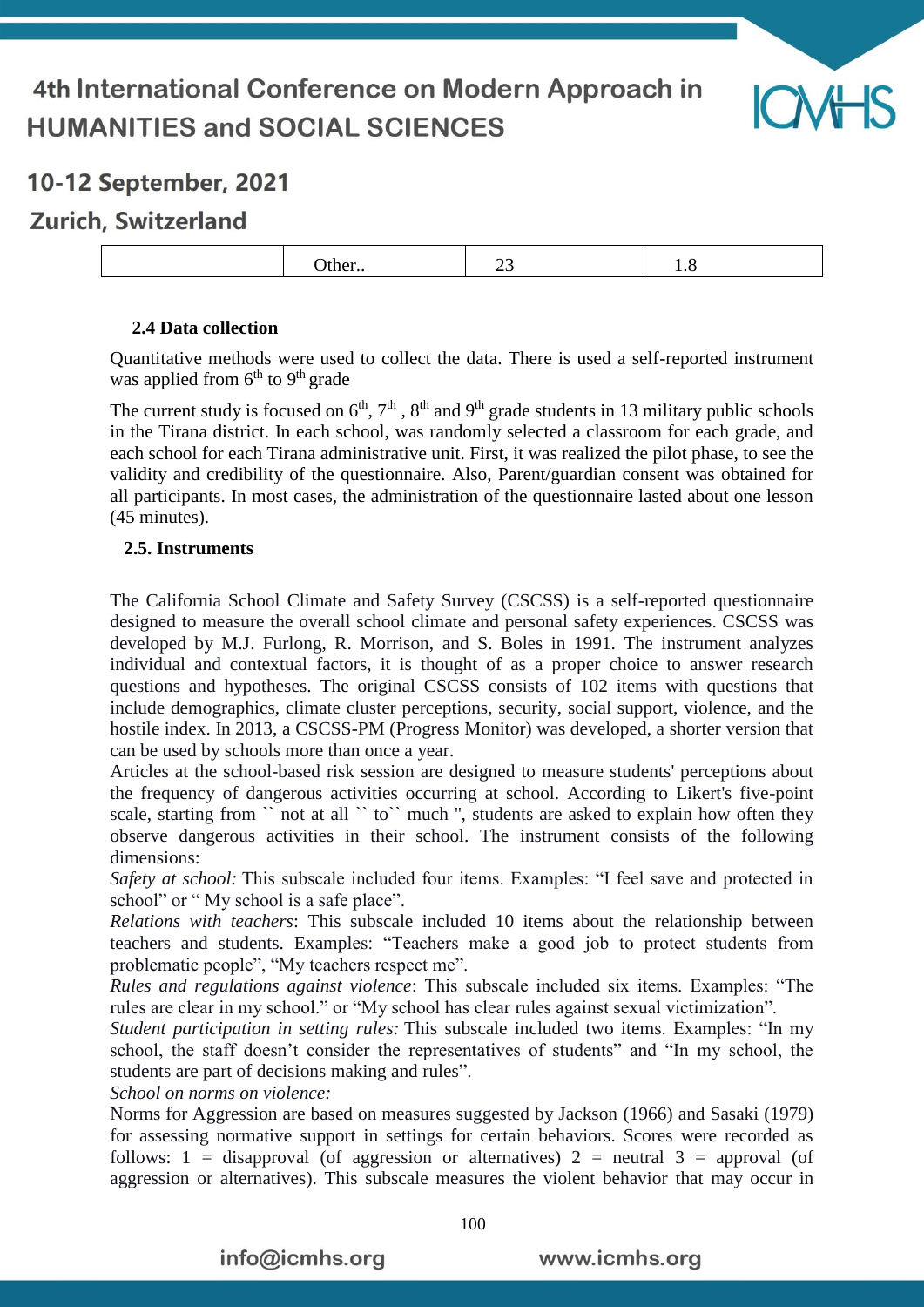

## **Zurich, Switzerland**

school. Ten items have been given and students are asked to report how the majority of students would feel in specific situations would be in their school towards in this behavior. If they would approve, stand neutral, or not approve their behavior (Likert Scale). Examples: "How would the kids in our school feel if a kid hit someone who says something means" or "How would the kids in your school feel if a kid threatened someone who hit first" (Multisite Violence Prevention Project,2004)

*Individual factors* – were measured by gender, age of students, and academic success. *The academic success* was measured by asking the student to report the great point average from last semester that ranged from 1 being very poor to 5 being excellent.

*Family-related variables* 

*Parental education:* Students were asked to report on last received a degree for both of their parents the options were as following: did not complete primary school, completed primary school, did not graduated from high school, graduated from high school, did not graduate from university and graduated from university.

*The number of children in the family*: was measured by asking students whether they have a brother or/and sister with "Yes" or "No" and if the answer is "Yes", they were asked to report the number of children in their family including themselves.

*Perception of social-economic status*: was measured by asking students about their perception of their social-economic, the options were as follows: "my family has less income than other families", "my family has incomes as most of the other households", "my family has slightly more incomes than other families", "my family has more incomes than other households". *Marital status of parents:* Students were asked to report on the marital status of their

biological parents as "Married", "Divorced", "Separated", "Collaborate", "Single parenting".

#### **3. Results**

During the analyses of the data were developed four regression models that predict physical, psychological, weapons, and sexual victimization through individual-level, family-level, and school-level variables. Each model features three hierarchical steps, where all variables are entered with the enter method in each step. The first model contains the individual-level variables of gender, academic success, and age. In addition to these, the second model features family-level variables such as parent and SES status as well as mother's and father's education. In model 3, additional school-level variables are added to the overall model, including safety in school, relations of students with their teachers, school rules against violence, participation of students in the decision making process within schools, as well as norms on violence.

In the first model, with three individual-level variables, physical victimization is significantly predicted with an R<sup>2</sup> = .04 (F(3,1280) = 20.99, p < .001), psychological victimization (R<sup>2</sup> = .03, F(3,1280) = 13.14, p < .001), victimizations through weapons ( $\mathbb{R}^2$  = .01, F(3,1280) = 5.27,  $p < .01$ ), and sexual victimization with an  $R^2 = .06$  (F(3,1280) = 28.68,  $p < .001$ ). Including family-level variables in the second step of the model improves upon the first model significantly, predicting physical victimization ( $\mathbb{R}^2 = .07$ ,  $F(7,1276) = 14.95$ ,  $p < .001$ ), psychological victimization ( $\mathbb{R}^2 = .04$ ,  $F(7,1276) = 7.97$ ,  $p < .001$ ), victimization through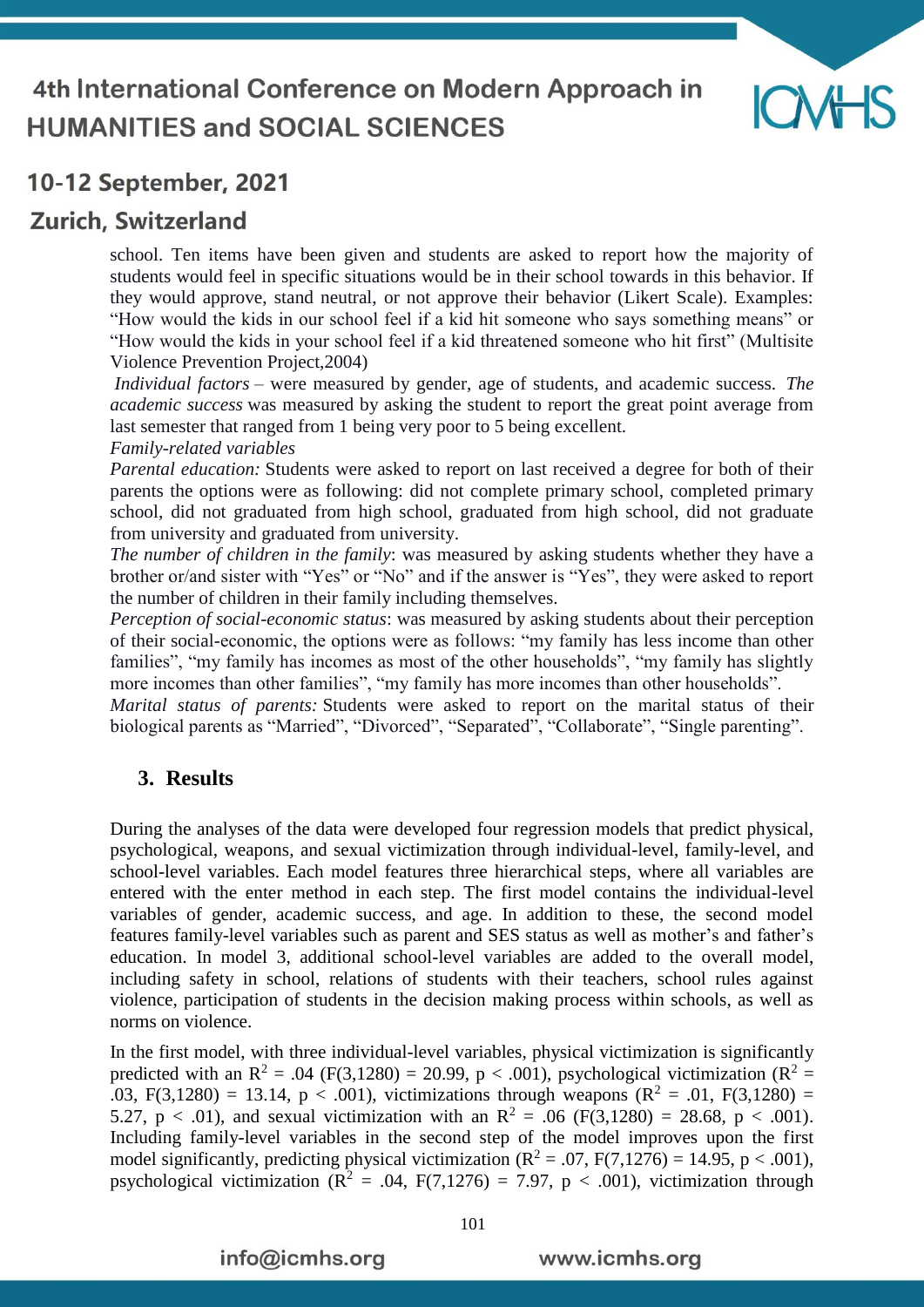

## **Zurich, Switzerland**

weapons ( $\mathbb{R}^2 = .03$ ,  $F(5,1276) = 6.74$ ,  $p < .001$ ), and sexual victimization ( $\mathbb{R}^2 = .09$ ,  $F(5,1276)$ )  $= 19.75$ , p < .001). While the second model changes R<sup>2</sup> coefficients for the four victimization types are improved by .01 through .03, adding school level variables to as predictors in the third the third model improves overall predictive power considerably. Taken together, all variables significantly predict physical victimization ( $\mathbb{R}^2 = .25$ ,  $F(12,1271) = 36.78$ , p < .001), psychological victimization with an  $R^2 = .22$  (F(12,1271) = 30.35, p < .001), weapons victimization ( $\mathbb{R}^2 = .17$ ,  $F(12,1271) = 21.96$ ,  $p < .001$ ), as well as sexual victimization ( $\mathbb{R}^2 =$ .28,  $F(12,1271) = 41.09$ ,  $p < .001$ ).

When looking at individual predictors, gender significantly predicts the frequency of physical and psychological victimization. Since girls are coded as "1" and boys as "2", the results shows that boys are more likely to be victims of physical violence whereas women are more often victimized by psychological violence. The variable of academic success significantly predicts all victimization types. Specifically, students who enjoy better academic grades are less likely to fall victims of physical, psychological, sexual, or to victimization with weapons, with β coefficients ranging from  $-.09$  to  $-.17$ . Age significantly predicts physical and sexual victimization, where older students are more likely to be victimized more often as compared to their younger peers.

#### **4. Discussion**

The study explored the impact of individual and contextual factors on school violence. 1500 students were part of this intervention, that have used quantitative methods to collect the data.

The results showed that both individual and contextual factors influence the occurrence of violence in school. In terms of individual factors, gender and age constitute a significant difference in the type of violence experienced or directed by others. Thus boys tend to use and be victims of physical violence, while girls of psychological and sexual violence. These types of models also adapt to the social norms that society promotes.

Concerning contextual factors, the level of parental education and socio-economic status are of great importance. In most cases, a high level of education is associated with more ability to manage oneself and maladaptive behaviors and to pass them on to children. Also, low socioeconomic status is associated with a lack of access to services, such as high levels of stress, which in turn translate into increased aggressive behavior.

At last, an important result is related to academic success. Students who have higher academic success, tend to have lower levels of experiencing violence, as well as engage in prosocial behavior.

#### **5. Conclusion**

The intervention at schools is very important to decrease the levels of school violence. Improving school climate takes time and commitment from a variety of people in a variety of roles. Students learn best when they are in an environment, in which they feel safe, supported, challenged, and accepted. When schools focus on improving school climate, students are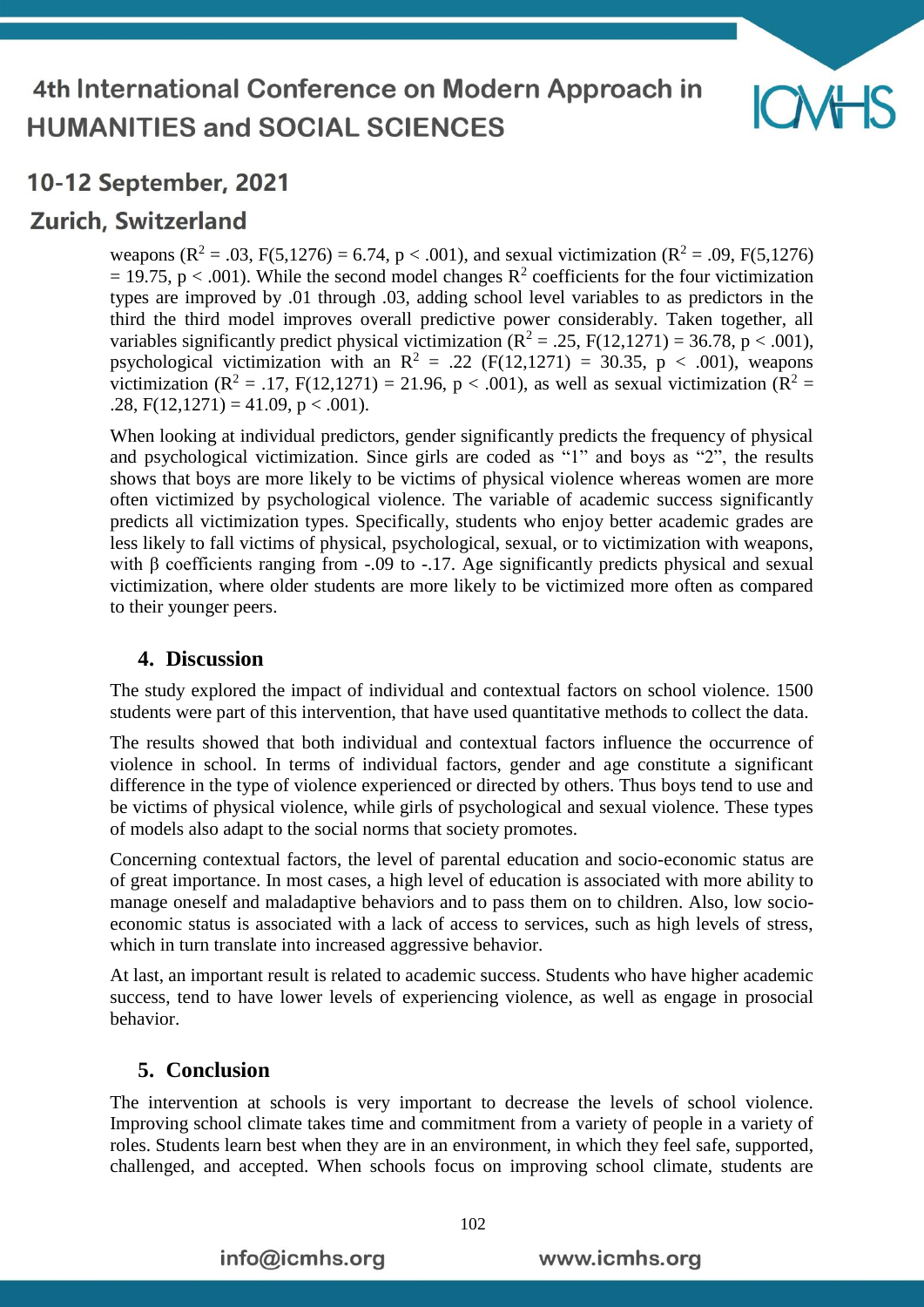

### 10-12 September, 2021

### **Zurich, Switzerland**

more likely to engage in the curriculum, develop positive relationships, and demonstrate positive behaviors.

The results from the study show that in Albanian schools the violence is present, impacted by individual and contextual factors. The situation of violence should not be conceived as a separate problem but should be assessed in a broader context, taking into account many influencing factors.

Schools must engage in ongoing assessments of levels of violence, to design prevention policies and programs. This would help not only in the academic progress of the students but also in the healthy socio-emotional development and the creation of safe communities.

#### **References**

Attar-Schwartz, S. (2009). Peer sexual harassment victimization at school: The roles of student characteristics, cultural affiliation, and school factors. *American Journal of Orthopsychiatry*, *79*(3), 407.

Benbenishty, R., & Astor, R. (2008). School violence in an international context. *International Journal*, *60*.

Boxer, P., Rowell Huesmann, L., Dubow, E. F., Landau, S. F., Gvirsman, S. D., Shikaki, K., & Ginges, J. (2013). Exposure to violence across the social ecosystem and the development of aggression: A test of ecological theory in the Israeli–Palestinian conflict. *Child development*, *84*(1), 163-177.

Brookmeyer, K. A., Fanti, K. A., & Henrich, C. C. (2006). Schools, parents, and youth violence: A multilevel, ecological analysis. *Journal of clinical child and adolescent psychology*, *35*(4), 504-514.

Bronfenbrenner, U. (1979). Basic concepts. In U. Bronfenbrenner (Ed.), The ecology of human development (pp. 3–15). Cambridge, MA: Harvard University.

Bowen, N. K., & Bowen, G. L. (1999). Effects of crime and violence in neighborhoods and schools on the school behavior and performance of adolescents. *Journal of Adolescent Research*, *14*(3), 319-342.

Buhs, E. S., Ladd, G. W., & Herald, S. L. (2006). Peer exclusion and victimization: Processes that mediate the relation between peer group rejection and children's classroom engagement and achievement?. *Journal of educational psychology*, *98*(1), 1.

Burdick-Will, J. (2013). School violent crime and academic achievement in Chicago. *Sociology of education*, *86*(4), 343-361.

Card, N. A., Stucky, B. D., Sawalani, G. M., & Little, T. D. (2008). Direct and indirect aggression during childhood and adolescence: A meta‐ analytic review of gender differences, intercorrelations, and relations to maladjustment. *Child development*, *79*(5), 1185-1229.

103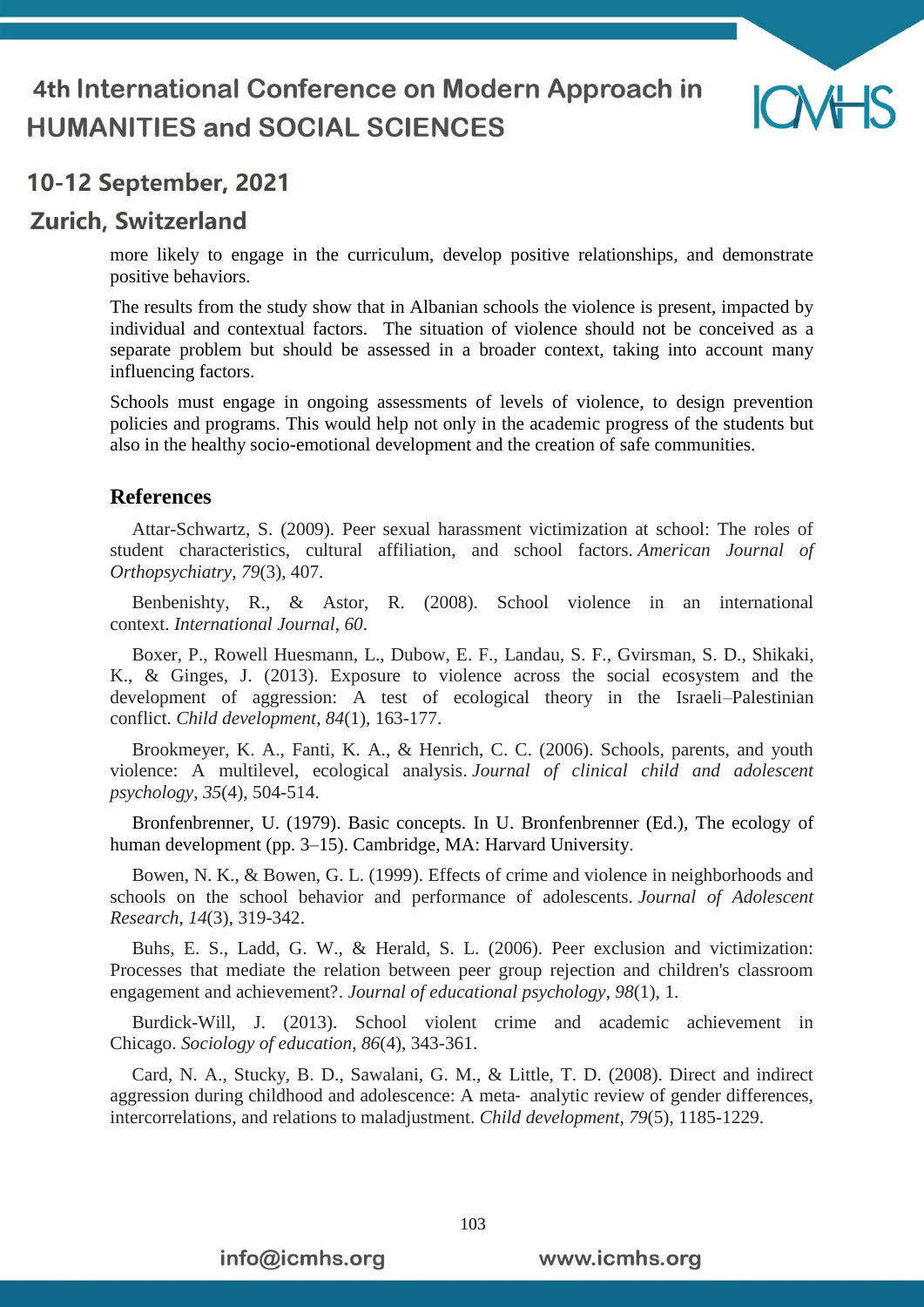

## 10-12 September, 2021

### **Zurich, Switzerland**

Chen, J. K., &Avi Astor, R. (2009). The perpetration of school violence in Taiwan: An analysis of gender, grade level and school type. *School Psychology International*, *30*(6), 568- 584.

Côté-Lussier, C., & Fitzpatrick, C. (2016). Feelings of safety at school, socioemotional functioning, and classroom engagement. *Journal of Adolescent Health*, *58*(5), 543-550.

Gruber, J., &Fineran, S. (2016). Sexual harassment, bullying, and school outcomes for high school girls and boys. *Violence against women*, *22*(1), 112-133.

Currie C, Zanotti C, Morgan A, Currie D, De Looze M, Roberts C et al. Social determinants of

health and well-being among young people. Health Behaviour in School-Aged Children (HBSC)

study: international report from the 2009/2010 survey. Copenhagen: World Health **Organization** 

Regional Office for Europe; 2012

Dragoti , E & Ismaili , E ( 2017) . National Survey on Bullying and Violent Extremism In the Education System of Albania

Fleming, L. C., & Jacobsen, K. H. (2009). Bullying among middle-school students in low and middle income countries. *Health promotion international*, *25*(1), 73-84.

Haarr RN. Domestic violence in Albania: national population-based survey. National Institute of

Statistics of Albania (INSTAT); 2013

Hazizaj A, Çoku B, Cenko E, Haxhiymeri E. Case-based surveillance study (CBSS) on violence

against children in Albania. Tirana: *Children s Human Rights Centre of Albania* (CRCA); 2013

Henry, D. (2002) Classroom context and the development of aggression: The role of normative processes. In Columbus, F. (Ed.) Advances in Psychology Research, Vol. IV (pp. 193-213). Huntington, NY: Nova Science Publishers, Inc

Henrich, C. C., Schwab-Stone, M., Fanti, K., Jones, S. M., &Ruchkin, V. (2004). The association of community violence exposure with middle-school achievement: A prospective study. *Journal of applied developmental psychology*, *25*(3), 327-348.

Iyer, R. V., Kochenderfer-Ladd, B., Eisenberg, N., & Thompson, M. (2010). Peer victimization and effortful control: Relations to school engagement and academic achievement. *Merrill-Palmer quarterly (Wayne State University. Press)*, *56*(3), 361.

Jenkins, L. N., &Demaray, M. K. (2015). INDIRECT EFFECTS IN THE PEER VICTIMIZATION‐ ACADEMIC ACHIEVEMENT RELATION: THE ROLE OF ACADEMIC SELF‐ CONCEPT AND GENDER. *Psychology in the Schools*, *52*(3), 235-247.